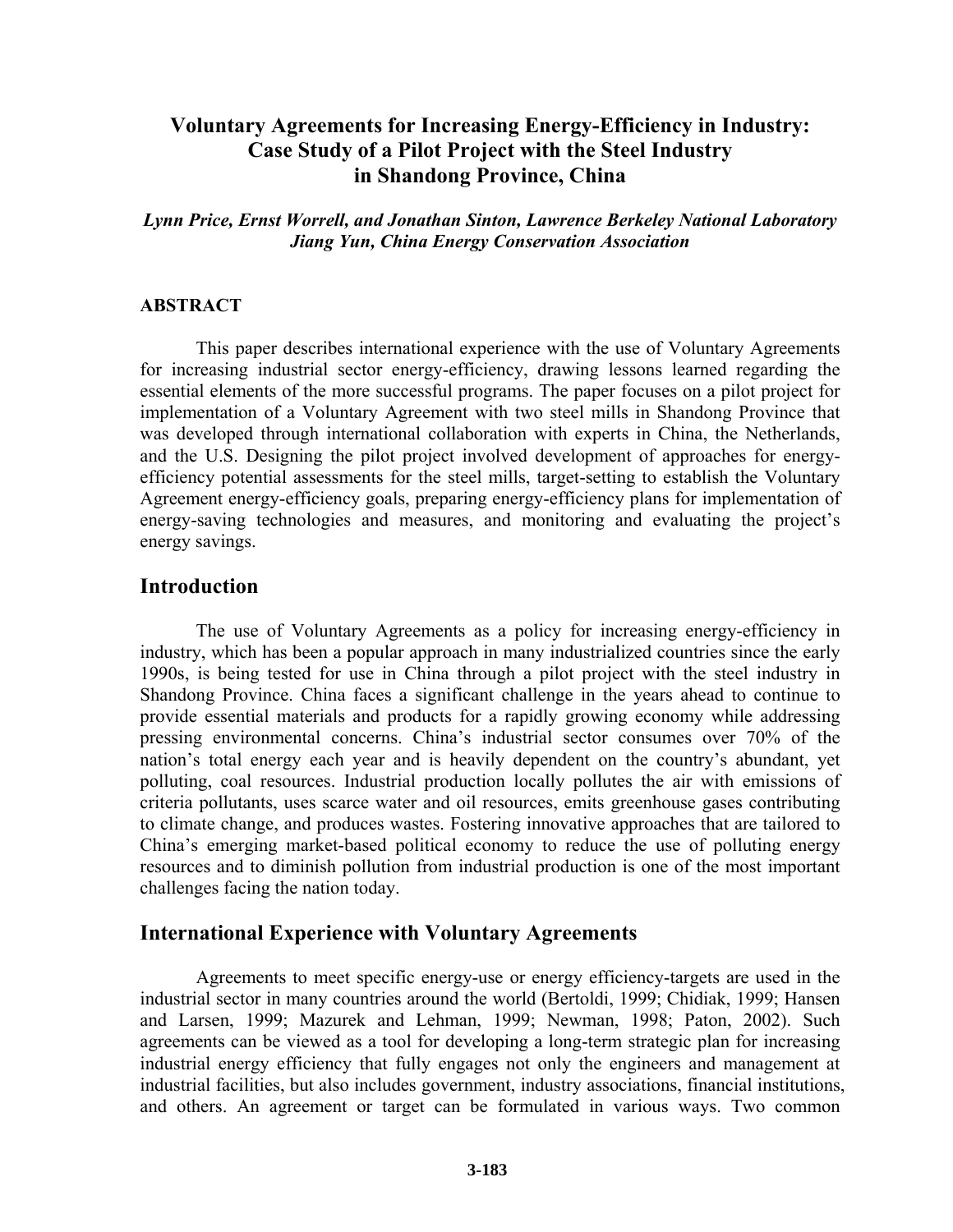methods are those based on specified energy-efficiency (or energy intensity) improvement targets and those based on absolute energy use or greenhouse gas emissions reduction commitments. Either an individual company or an industrial subsector, as represented by a party such as an industry association, can enter into such agreements.

Voluntary Agreements typically have a long-term outlook, covering a period of five to ten years. The agreements focus the attention of all actors on energy efficiency or greenhouse gas emissions reduction goals. The key elements of Voluntary Agreement programs are the assessment of energy-efficiency potential of the participants as well as target-setting through a negotiated process with all parties. Supporting programs and policies, such as audits, assessments, benchmarking, monitoring, information dissemination, and financial incentives, all play a role in assisting the participants in meeting the target goals. Overall, Voluntary Agreements are viewed as an innovative and effective means to motivate industry to improve energy efficiency and reduce greenhouse gas emissions.

In its review of 350 voluntary actions and programs, the International Energy Agency found that "past and present experiences with voluntary actions show that, properly designed and implemented, they can achieve stated objectives, sometimes even exceeding those of minimum regulatory standards, and help integrate economic and environmental goals" (IEA, 1997). Another analysis of seven Voluntary Agreement programs found that the programs could be credited with about 50% of the observed energy-efficiency improvement or emissions reductions. In addition to these so-called direct effects of the programs, there are also important medium- and long-term impacts including: changing attitudes and awareness of managerial and technical staff regarding energy efficiency; addressing market, institutional, and regulatory barriers to technology adoption and innovation; fostering market transformation to establish greater potential for sustainable energy-efficiency investments; promoting positive dynamic interactions between different actors involved in technology research and development, deployment, and market development; and facilitating cooperative arrangements that provide learning mechanisms within a sector or industry to combine knowledge and develop new competencies in industry (Dowd et al., 2001; Delmas and Terlaak, 2000).

Based on experience to date, the "Seven Golden Rules" for these type of agreements are: 1) make sure they are negotiated agreements based on assessments of energy efficiency potentials that are more than "business-as-usual", 2) set clear, well-defined targets and specific timetables for achieving those targets, 3) ensure long-lasting government support in the form of policies and programs that assist industries in implementing energy-efficiency improvements, 4) focus on large, energy-intensive industries to start with because this is where the greatest savings are found, 5) establish clear monitoring guidelines, 6) evaluate progress using physical energy intensity measurements, and 7) provide for independent verification of progress (Blok, 2000).

# **Energy Conservation Voluntary Agreement Pilot Project in Shandong Province**

The Energy Conservation Voluntary Agreement Pilot Project with two iron and steel enterprises in Shandong Province was modeled after successful international industrial Voluntary Agreement programs, taking China-specific conditions into consideration (Price et al., 2003). The main participants in the pilot project are two iron and steel enterprises in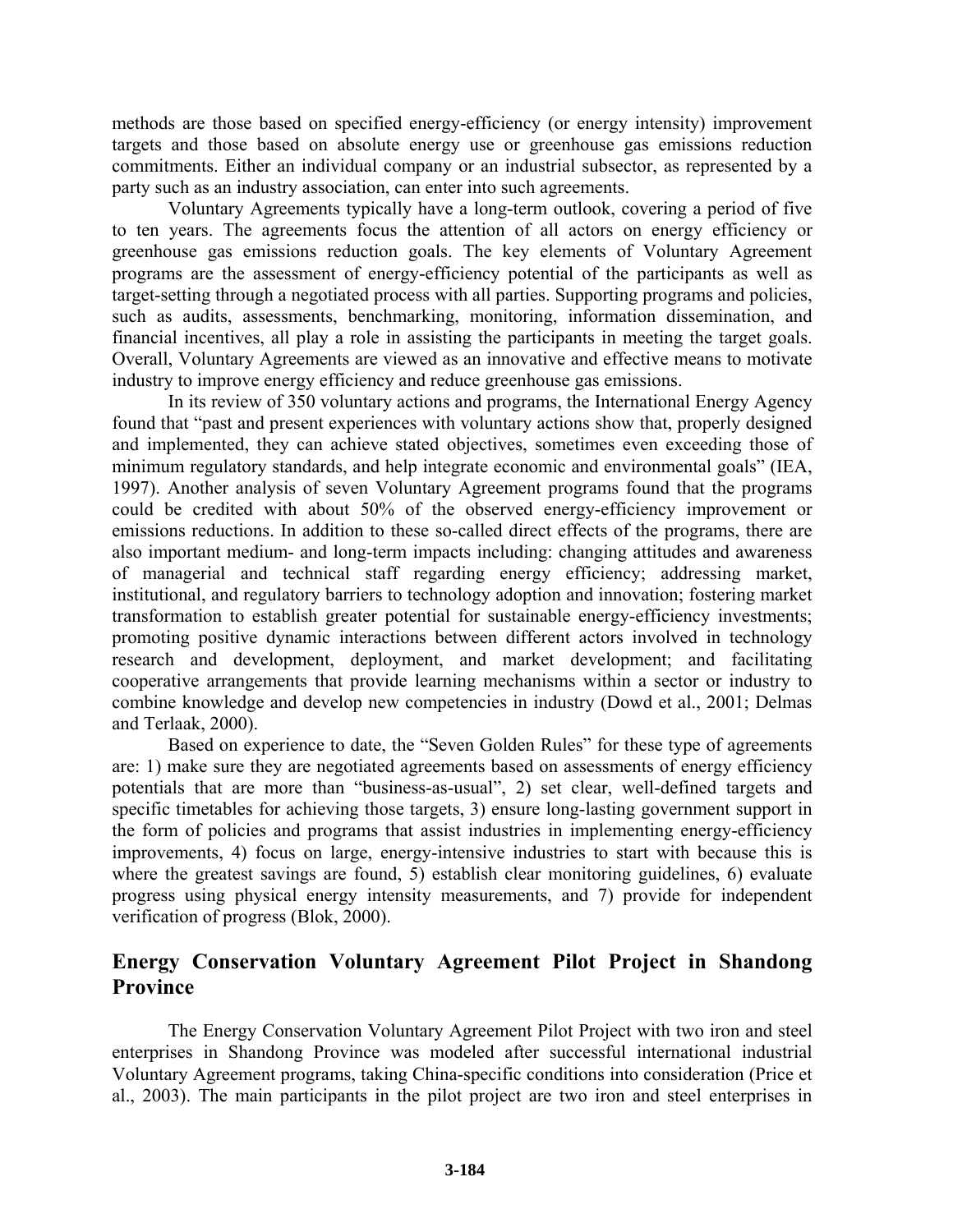Shandong Province – Jinan Iron and Steel (Jigang) and Laiwu Iron and Steel (Laigang), the Shandong Economic and Trade Commission (ETC), the State Economic and Trade Commission (SETC), and the China Energy Conservation Association (CECA).<sup>1</sup>

The two steel mills participating in this project have both invested in energy-efficient technologies in the past, but are different in terms of scale and management approach. The Jigang steel mill was built in 1958 and currently produces about 3.0 million tonnes of steel. This plant has four coking furnaces with coke dry quenching, six blast furnaces, two basic oxygen furnaces, one electric arc furnace, and slab and billet continuous casting machines. Jigang is located outside of Jinan, the capital city of Shandong Province, and benefits from a close relationship with the provincial government. The Laigang steel mill was built in 1970 and produces about 2.5 million tonnes of steel per year. The blast furnace, electric arc furnace and basic oxygen converter are all small scale. The product finishing lines are very modern and use state-of-the-art technology. Laigang Steel Company uses a modern management style and they have been able to attract non-governmental capital from the Asian Development Bank and the Shandongís World Bank-sponsored Energy Management Center to make investments in energy-conservation equipment.

For the Voluntary Agreements, the two iron and steel enterprises are responsible for assessing the current energy-efficiency potential of their enterprises, developing energyefficiency targets and energy conservation plans, and implementing these plans in order to achieve the agreed-upon targets. The energy-efficiency sector targets of the Energy Conservation Voluntary pilot policy program will be based on physical energy intensity metrics.

Using international Voluntary Agreement schemes as a model, the targets are set through a process in which the government and enterprises negotiate the target level based on detailed evaluations of the potential for energy-efficiency improvement in a given industrial sector. Article 4 of China's Energy Conservation Law (ECL) provides general guidance for establishment of such a program, stating that "the State Council and the governments of provinces, autonomous regions and municipalities directly under the central government should: strengthen their efforts in energy conservation; restructure industry, enterprises, products, and energy consumption patterns; promote technological progress for energy conservation; reduce energy consumption per unit of economic output and energy consumption per physical unit of product;...and encourage the national economy to develop in an energy-efficient manner" (PRC, 1997).

SETC and the Shandong ETC fulfilled the government role in the pilot project and will determine which supporting programs to include in the pilot to assist the enterprises in reaching their energy-efficiency targets. An expert Technical Team will assist in evaluating the enterprises' targets as well as supervising and evaluating the project progress annually.

# **Recommended Methodology for Assessment of Energy-Efficiency Improvement Potential**

Assessment of the energy-efficiency improvement potential for each participating enterprise is an essential element in the design of an Energy Conservation Voluntary

1

<sup>&</sup>lt;sup>1</sup> The SETC was recently disbanded and many of its functions, including oversight of the Shandong Province Voluntary Agreement pilot, were transferred to the new State Development and Reform Commission (SDRC).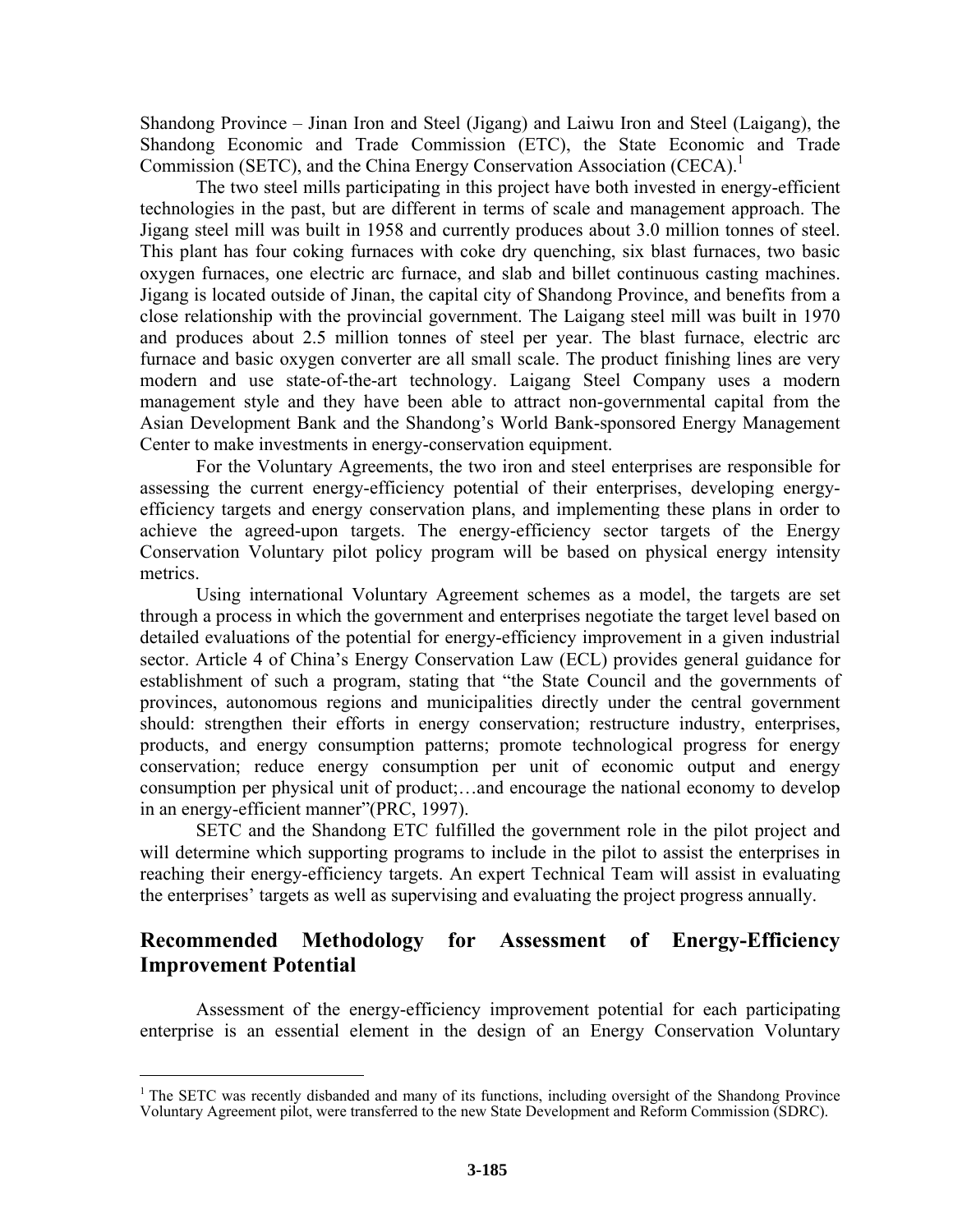Agreement Pilot Program because it provides all parties to the Voluntary Agreement with the same information regarding the current energy consumption at the enterprise as well as the options available to reduce energy consumption. This information is needed for negotiating an ambitious, yet realistic energy conservation target. Once the energy-efficiency assessment has been completed, the enterprise can develop energy-efficiency targets and develop a detailed Energy Conservation Plan to document the actions to be taken to reach the Voluntary Agreement targets.

Lawrence Berkeley National Laboratory (LBNL) developed a *Methodology for Assessment of Enterprise Energy-Efficiency Potential* for the steel industry Energy Conservation Voluntary Agreement Pilot Project that incorporates key elements of the various methods used in other countries as well as in China to determine the energyefficiency potential of an enterprise. LBNL also developed a simple computer spreadsheet tool to assist the pilot enterprises in implementing this methodology. The energy-efficiency assessment methodology involves determination of the enterprise's physical energy consumption based on total energy consumption for production of iron and steel at that enterprise (subtracting the offsite energy and energy used for non-production purposes).<sup>2</sup> This "total production energy intensity" is calculated for each major process step at the enterprise.

Once the total production energy intensity has been calculated, the technical and achievable energy-efficiency potentials for each enterprise are determined. The technical energy-efficiency potential is calculated by comparing the total production energy intensity for each pilot enterprise with benchmark energy intensities that represent internationally available state-of-the-art iron and steel production processes. The achievable energyefficiency potential is determined by identification of inefficient processes within each enterprise and identification of technologies and measures that could be implemented to improve the energy efficiency of the enterprise, based on the feasibility and costeffectiveness of implementing technologies. The potential energy intensity reductions associated with implementation of these technologies and measures are estimated to determine the achievable energy-efficiency potential, which was in turn used to set the Energy Conservation Voluntary Agreement Pilot Project targets.

The energy-consuming processes of iron and steel enterprises can be analyzed based on the energy used by fuel type for each process step in the production of iron and steel. The information required includes all energy inputs, accounts for recovered energy and energy used for self-generation, as well as the data required to calculate the process-step energy intensity of the enterprise.

In order to determine the technical energy-efficiency potential for the pilot iron and steel enterprises, the enterprise process-step total production energy intensity must be compared to the process-step energy intensity of a benchmark "state-of-the-art" iron and steel enterprise. Such benchmarks can be constructed using either a hypothetical energy-efficient steel plant<sup>3</sup> or benchmarking to an actual energy-efficient steel plant.<sup>4</sup> For the Energy

<sup>&</sup>lt;sup>2</sup> Offsite energy use includes energy used to heat homes and buildings that are not directly part of the iron and steel plant, as well as energy used for transport outside the plant. Internal transport energy use is included (Price et al., 2002).<br><sup>3</sup> Data for a *s* 

Data for a construction of a hypothetical energy-efficient steel plant are available from the International Iron and Steel Institute in IISI, 1998. This document provides data for both a hypothetical "All-Tech" plant that includes technologies that may not be currently economical but lead to significant energy savings and a hypothetical "Eco-Tech" plant that is based on the use of technologies and measures that are considered economical. These values can be used to construct a benchmark "All-Tech" or "Eco-Tech" comparable energy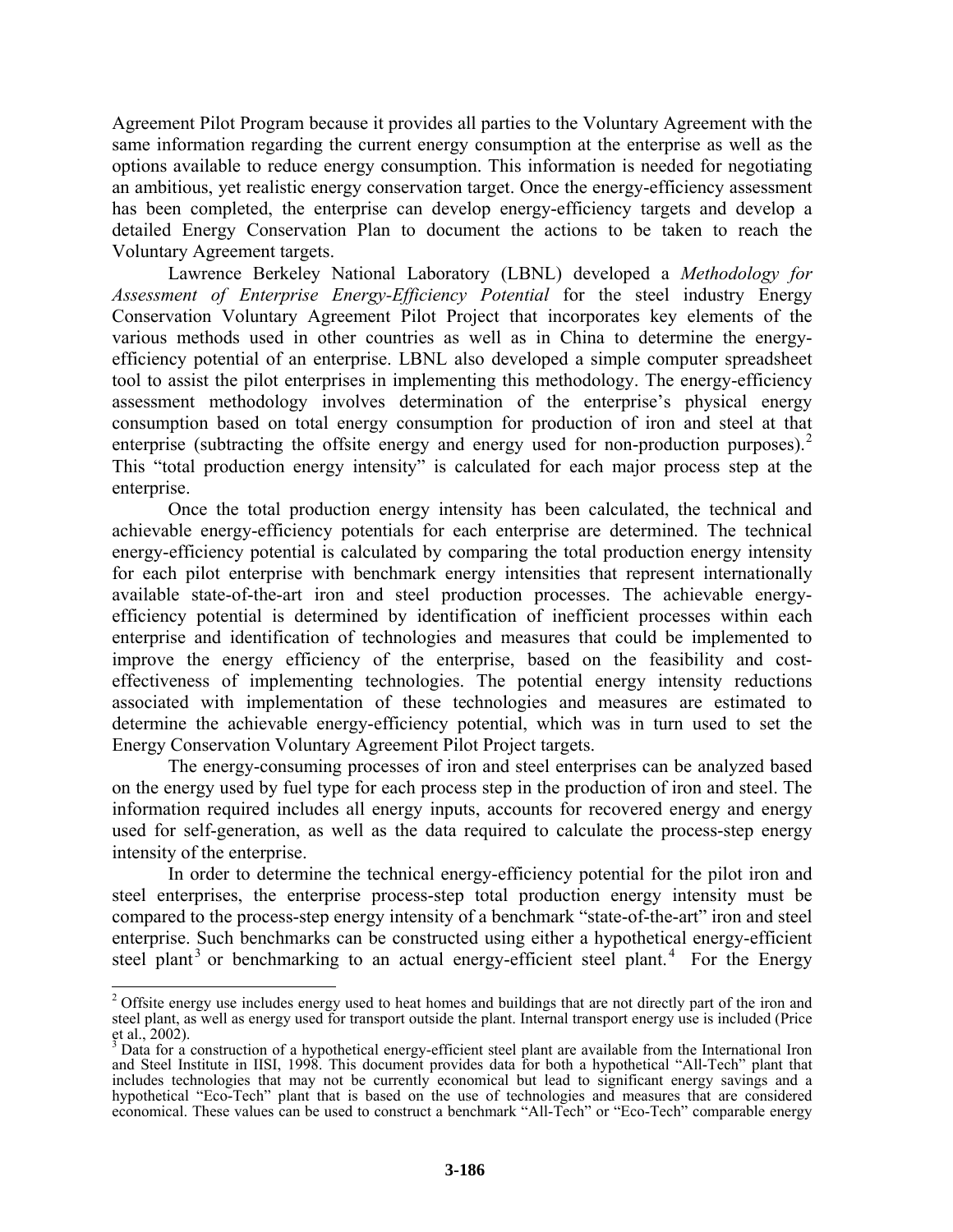Conservation Voluntary Agreement Pilot Project an energy-efficiency assessment spreadsheet tool has been developed that provides benchmark energy-efficiency values for each major steelmaking process step.<sup>5</sup>

Once the actual energy intensity and benchmark energy intensity have been calculated for each enterprise, they can be used to construct an Energy Efficiency Index (EEI). The EEI is a measurement of the total production energy intensity of an enterprise compared to a benchmark energy intensity. For the Energy Conservation Voluntary Agreements, the EEI is used to calculate enterprise energy-efficiency potential and it is used for evaluating enterprise progress toward the chosen energy-intensity target.

The EEI can be used to calculate enterprise energy-efficiency potential by comparing actual enterprise energy intensity to the energy intensity that would result if the enterprise used "state-of-the-art" technology for each process step. The difference between the actual energy intensity, which is the energy use per ton of product produced, and that of the reference or benchmark technology, is calculated for each of the key process steps of the enterprise and then aggregated for the entire enterprise. The aggregated EEI is calculated as follows:

$$
EEI = 100 * \frac{\sum_{i=1}^{n} P_i \cdot EI_i}{\sum_{i=1}^{n} P_i \cdot EI_{i,B}} = 100 * \frac{E_{tot}}{\sum_{i=1}^{n} P_i \cdot EI_{i,B}}
$$

Where:

| EEI           | $=$ energy efficiency index                             |
|---------------|---------------------------------------------------------|
| n             | = number of process steps to be aggregated              |
| EI;           | $=$ actual energy intensity (EI) of process step i      |
| $EI_{i,B}$    | $=$ benchmark energy intensity (EI) of process step i   |
| $P_i$         | $=$ production quantity for process step i              |
| $E_{\rm tot}$ | = total actual energy consumption for all process steps |

The EEI provides an indication of how the actual total production energy intensity of the enterprise compares to the benchmark energy intensity. By definition, a plant that uses the benchmark technology will have an EEI of 100. In practice, all plants will have an EEI greater than 100. The gap between actual enterprise energy intensity at each process step and the reference level energy consumption can be viewed as the technical energy-efficiency potential of the plant. The EEI is an initial screening tool that helps to identify which processes are most efficient and which are most inefficient compared to state-of-the-art conditions and which are most likely to have a substantial potential for energy-efficiency improvement.

intensity. The difference between this benchmark value and the total production energy intensity values for each

pilot enterprise could be considered to represent the technical energy-efficiency potential.<br><sup>4</sup> Another source of data for a "state-of-the-art" benchmark are values for an actual energy-efficient steel enterprise, such as the Shanghai Baosteel plant. Data from this plant or other world-class energy-efficient steel enterprises could be used to calculate a "state-of-the-art" benchmark comparable energy intensity.<br><sup>5</sup> The simple computer spreadsheet tool that has been developed for use in the Energy Conservation Voluntary

Agreement Pilot Project is based on the IISI "Eco-Tech" plant (IISI, 1998).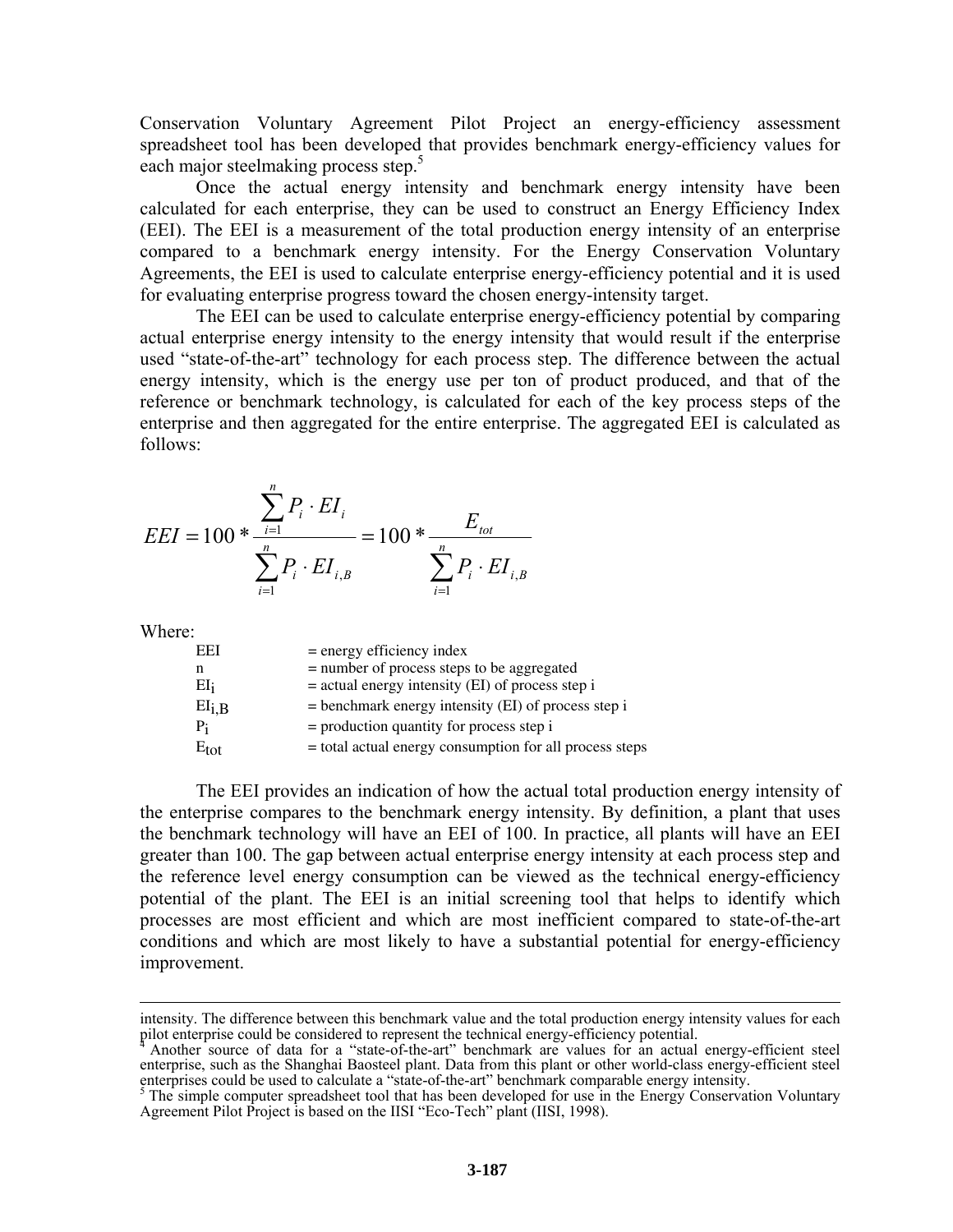Once the EEI has been calculated and the initial assessment of the relative efficiency of the individual process steps has been made, each enterprise undertakes an evaluation of its specific conditions in order to determine the achievable energy-efficiency potential. After calculating the total production energy intensity of each process step, a survey of energyefficiency improvement measures will be used to estimate the plant-wide potential for energy efficiency improvement by 2005 and 2010. To determine the achievable energy-efficiency potential for each pilot enterprise, inefficient processes within each enterprise are identified by making process-specific comparisons between the energy used for each process at the enterprise and that used for the energy-efficiency benchmarks developed above. Once the inefficient processes are identified, then energy-efficiency technologies and measures that could be implemented to improve the energy efficiency of the processes are identified.<sup>6</sup> The survey will include all cost-effective measures for each process and overall, and assess all commercially available energy-efficient technologies. The energy savings that will result from adoption of these technologies and measures are calculated.

The information developed using the *Methodology for Assessment of Enterprise Energy-Efficiency Potential*, including the enterprise total production energy intensity by process step, EEI, technical energy-efficiency potential by process step, and achievable energy-efficiency potential by process step are all fundamental for determining the enterprise Voluntary Agreement target.

### **Development of Supporting Policies**

 $\overline{a}$ 

While the enterprises are evaluating their energy-efficiency potential, the government entities develop policies to offer in support of the Voluntary Agreement. Supporting policies are the key motivational element to encourage enterprises to participate fully in the Voluntary Agreement program. Participation is motivated through the use of "carrots" and ìsticksî, which refers to the incentive and disincentive actions. Supporting programs and policies (the "carrots"), such as government facilitation of the Voluntary Agreement negotiation and implementation process (including provision of technical assistance and information dissemination programs), enterprise audits and assessments, financial assistance and incentives, and government and public recognition all play an important role in assisting the participants in meeting the target goals. Supporting policies also include elimination or reduction of taxes or environmental regulations (the "sticks") for participants.

Existing Voluntary Agreement programs use a variety of supporting policies to motivate and assist industry in reaching its energy efficiency or greenhouse gas emission reduction goals. Table 1 provides an overview of the supporting policies and measures in several Voluntary Agreement programs.

<sup>&</sup>lt;sup>6</sup> There are different sources of information regarding steel sector energy-efficient technologies and measures. For example, a study of energy-efficiency opportunities for the U.S. steel industry that contains information on energy savings and costs of about 50 energy-efficiency technologies and measures (Worrell et al., 1999) and the ICARUS database for the iron and steel sector (Michels, 2000.). This database provides information on the costs and energy savings of the energy-efficiency measures taken at the Corus/Hoogovens steel plant in The Netherlands during the Long-Term Agreements program.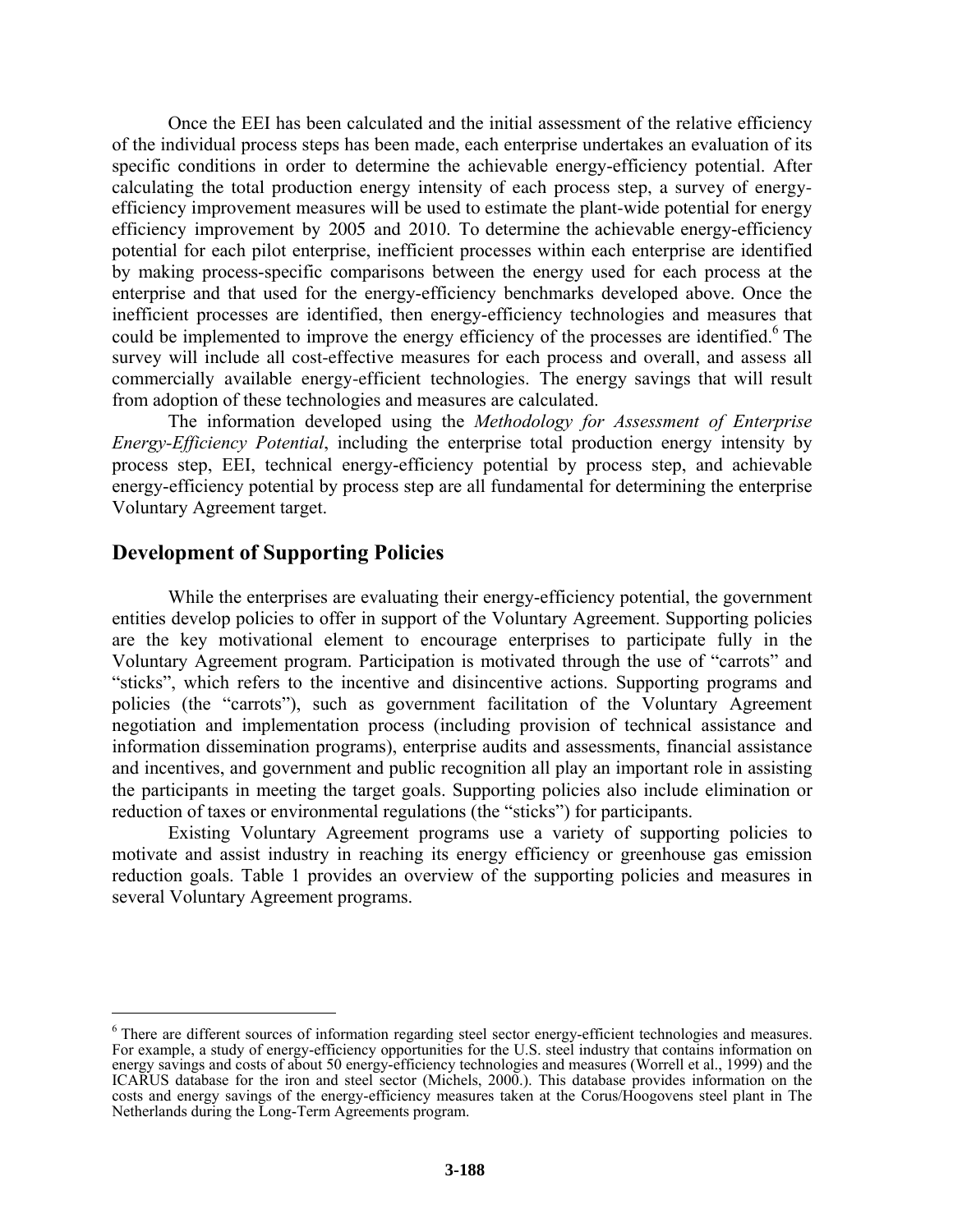#### **Table 1. Overview of Supporting Policies and Measures in Selected Voluntary Agreement Programs**

Supporting Policies

|           |                                                                     | and Measures                                |   |                   |                                                                                                                        |                   |
|-----------|---------------------------------------------------------------------|---------------------------------------------|---|-------------------|------------------------------------------------------------------------------------------------------------------------|-------------------|
| Country   | VA Scheme                                                           | Government<br>Facilitation<br>of VA Process | S | and<br>Incentives | Audits and Financial Governmen Exemption<br>Assessment Assistance t and Public<br>Recognitio Regulation<br>$\mathbf n$ | from<br>and Taxes |
| Australia | Greenhouse Challenge                                                | X                                           |   |                   | X                                                                                                                      |                   |
| Canada    | Canadian Industry<br>Program for Energy<br>Conservation             | X                                           |   |                   | X                                                                                                                      |                   |
| Denmark   | Agreements on<br><b>Industrial Energy</b><br>Efficiency             | X                                           | X | X                 |                                                                                                                        | X                 |
|           | Netherlands Long Term Agreements                                    | Χ                                           | X | X                 |                                                                                                                        | X                 |
| Sweden    | EKO-Energi                                                          | X                                           | X |                   | X                                                                                                                      |                   |
| UK.       | Make a Corporate<br>Commitment, Climate<br><b>Change Agreements</b> | X                                           |   |                   | X                                                                                                                      | X                 |

### **Recommended Methodology for Target-Setting**

Once the assessment of enterprise energy-efficiency potential has been completed and supporting policies have been established, all parties to the Voluntary Agreement turn to target-setting. Target-setting is an essential element of Voluntary Agreements. Targets provide all parties to the agreement with a quantitative goal to be reached within the period of the Voluntary Agreement. An important precondition for realistic yet ambitious targetsetting is that all parties have the same information regarding the enterprise energy-efficiency potential as well as the governmental supporting policies to assist the enterprise in implementing energy-efficiency technologies and measures.

Using information developed through the assessment of enterprise energy-efficiency improvement potential, as well as information on historical and planned energy intensity reductions at each plant, CECA and the Technical Team work with representatives at the enterprises and the local government to set achievable yet challenging targets for energyefficiency improvement within the Pilot Project. During the assessment of enterprise energyefficiency improvement potential, the calculations of current total production energy consumption and energy intensity by process, as well as the EEI, are made for each of the pilot enterprises. The potential EEI in 2005 and 2010 is also calculated for both a "businessas-usual" and a "with Voluntary Agreement" scenario. These values, combined with information on historical and planned energy-intensity reductions at each enterprise, are used by all parties to the Voluntary Agreement to determine the targets for the Energy Conservation Voluntary Agreement Pilot Project.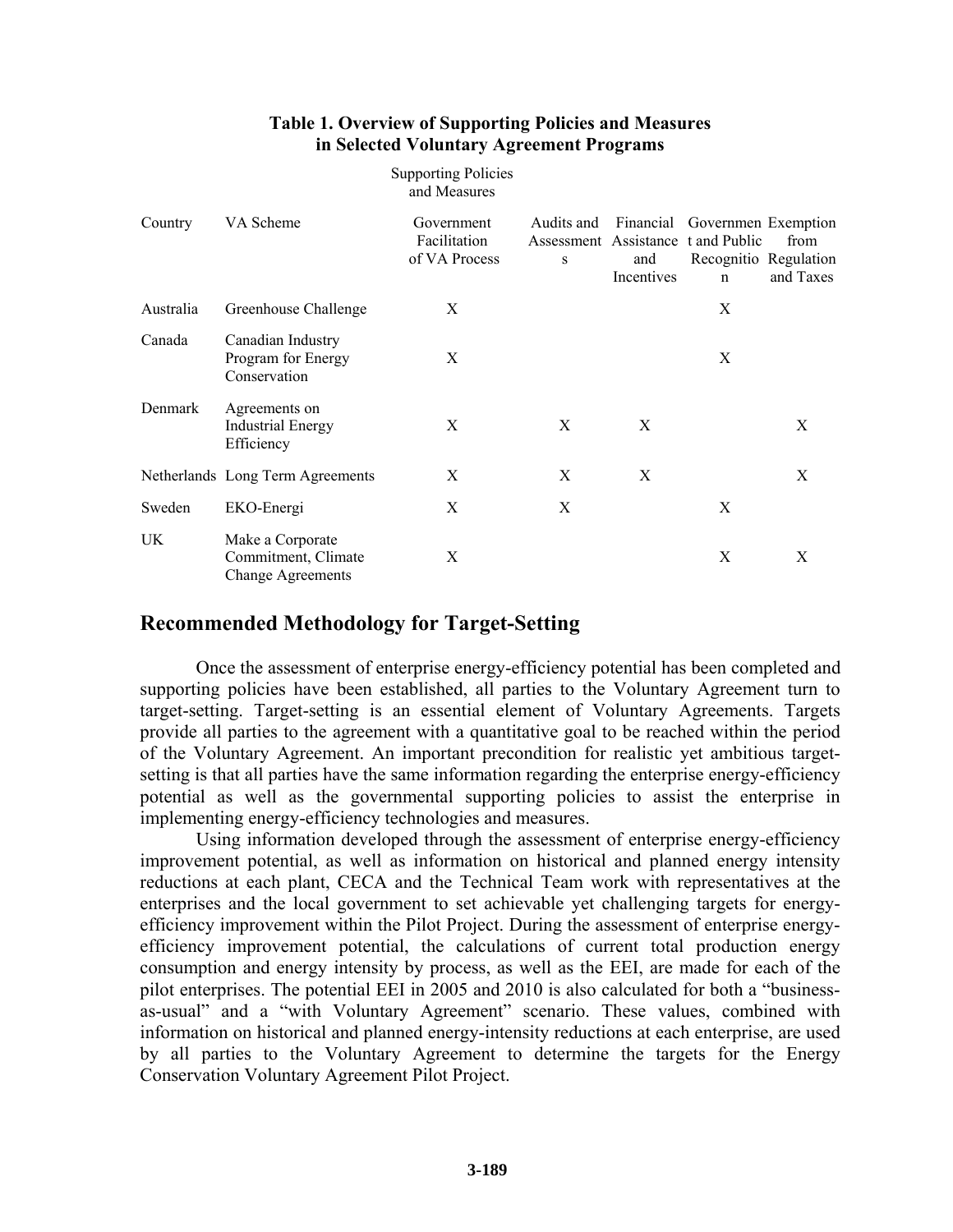# **Shandong Province Voluntary Agreement with Laigang and Jigang Steel Mills**

The Voluntary Agreement between Shandong ETC and Laigang and Jigang steel enterprises was signed on Earth Day, April 22, 2003. At the signing ceremony, both national and provincial decision makers highly praised the sector target Voluntary Agreement approach and they stated that they would like to widen implementation within Shandong Province and throughout China in the future.

The signed Voluntary Agreement outlines the targets for both steel enterprises. Although the EEI calculations were made for each enterprise for the purpose of assessing their energy-efficiency potential, the parties to the Voluntary Agreement decided to use an energy-intensity target based on two standard Chinese metrics instead of the EEI for this pilot. 7 In addition, the Energy Conservation Rate (ECR), based on comparable energy intensity, will be used to measure the change in intensity over time. In keeping with the national Five-Year Plan schedule, the base year for the targets will be 2000. The parties to the Voluntary Agreement chose a target for 2005 and expect to choose a further target for 2010 in 2005. Table 2 provides the targets that were set for the two steel enterprises.

|         | Indicator                                     | 2000 | 2005     |
|---------|-----------------------------------------------|------|----------|
| Jigang  | Comprehensive energy intensity (kgce/t steel) | 813  | 735      |
|         | Comparable energy intensity (kgce/t steel)    | 730  | 660      |
|         | Annual energy conservation rate, 2000 to 2005 |      | $-2.0\%$ |
|         |                                               |      |          |
| Laigang | Comprehensive energy intensity (kgce/t steel) | 872  | 715      |
|         | Comparable energy intensity (kgce/t steel)    | 707  | 655      |
|         | Annual energy conservation rate               |      | $-1.5%$  |

**Table 2. Voluntary Agreement Energy Intensity Targets and Energy Conservation Rates for Jigang and Laigang Steel Enterprises** 

Supporting policies for the Energy Conservation Voluntary Agreement Pilot Project have been proposed. These include incentive policies provided by the Shandong provincial government as well as the SETC. The policies to be provided by Shandong ETC are:

- Give priority consideration to the two pilot enterprises under existing preferential policies.
- Coordinate the provision of guarantees by the provincial guarantee company for loans and other financial activities required for energy-efficiency projects at the pilot enterprises.
- Use various media to publicize the energy-conservation achievements and contributions of the pilot enterprises.
- Organize intermediary organizations to provide the pilot enterprises with policy, technical, management, and other advice and services.

 $\overline{a}$ 

<sup>&</sup>lt;sup>7</sup> The two Chinese intensity metrics are comparable (kebi) and comprehensive (zonghe) energy intensity. The comparable energy intensity normalizes production relative to the ratio of iron to steel produced in order to provide a metric to compare steel plants within China and to plants in other countries. The comprehensive energy intensity metric includes all plant energy use, including uses not directly linked to the production of steel such as for employee homes and schools, as well as other on-site facilities.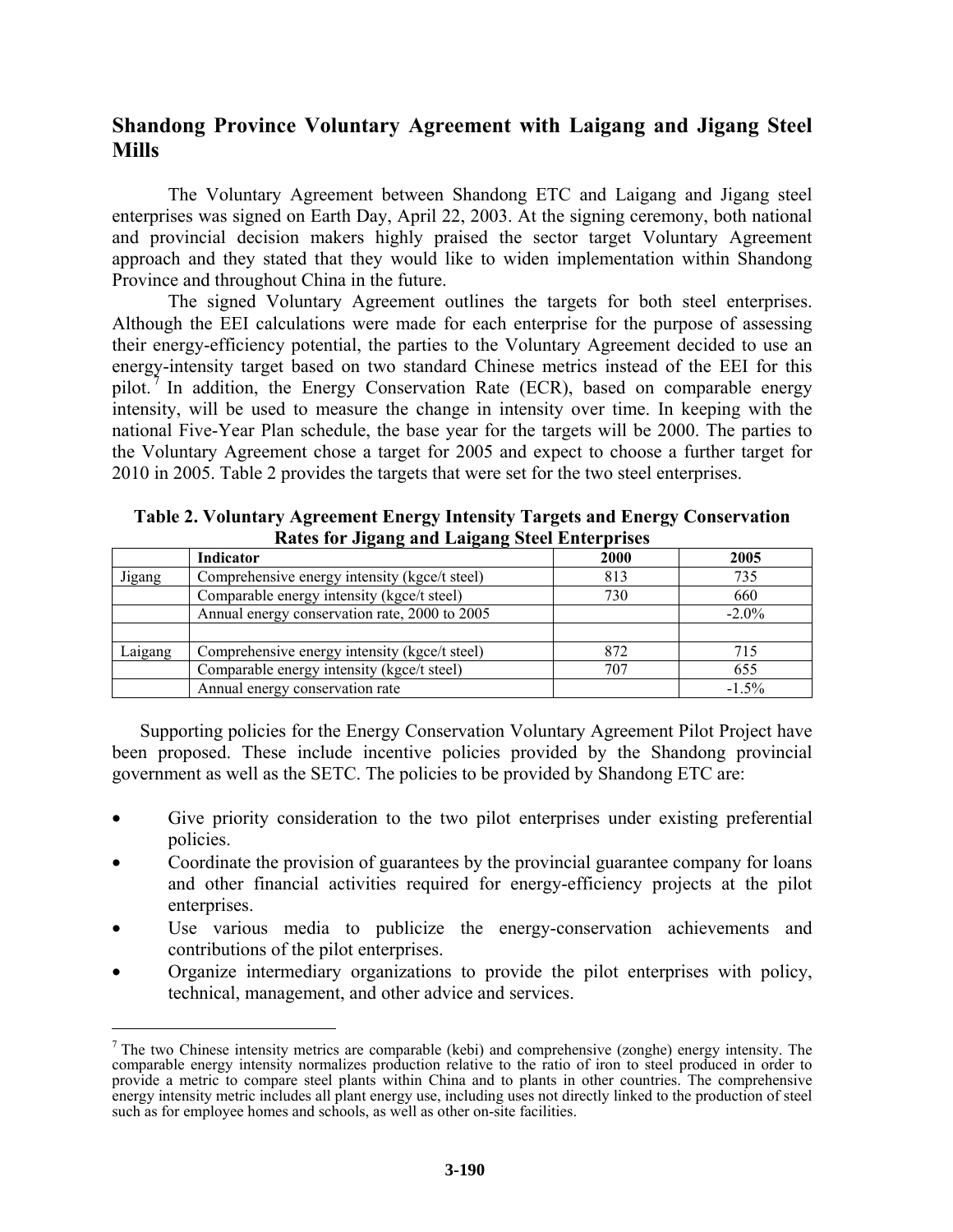Upon evaluation, exempt the pilot enterprises from monitoring of the status of energy utilization.

In addition, SETC will be requested to provide the following supporting policies:

- For energy-conservation benefits realized through energy-conservation projects, and in accordance with resources comprehensive-utilization policy, investigate and propose recommendations for preferential policies to encourage energy conservation.
- Give priority support to projects undertaken by the pilot enterprises that fulfill the criteria set by national preferential policies.
- Grant a portion of research and development costs for projects undertaken by the pilot enterprises that have significant results in energy and resource conservation and comprehensive utilization, short payback times, and outstanding economic and social benefits, to support enterprises to carry out energy-conservation research and development.
- Give priority to the pilot enterprises when bringing in foreign investment capital.
- Award pilot enterprises the honorable title of "China Energy-Efficiency Voluntary" Agreement Pilot Enterprise".

# **Lessons Learned**

Preliminary lessons learned from the development of the Shandong Province Enterprise Energy-Efficiency Voluntary Agreement Pilot are that while the general concepts of negotiated agreements and of the value of energy-efficiency improvement in industry were easily understood and accepted by the Chinese involved in this project, more specific components of the successful Voluntary Agreements from around the world were not immediately understood or ultimately adopted.

Historically, Chinese industry has operated under annual quotas for energy consumption that were accompanied by fines and penalties if exceeded. Voluntary Agreements, on the other hand, move away from this concept to a focus on long-range planning where annual energy-efficiency progress may fluctuate but ultimately the targets are met in the long run. In the Shandong Province pilot, however, this concept is missing; the pilot plan outlines annual targets for 2003 and 2005, accompanied with the threat of fines for exceeding the quotas. The pilot plan does include targets for 2010 but rather allows for the development of further long-term pilots of 5 and 10 years duration after completion of this pilot. LBNL also advocated the use of a single, comprehensive energy-efficiency measurement system (the EEI). The Shandong Province pilot, however, uses two standard Chinese energy intensity metrics, neither of which adequately measure actual energy intensity trends at the enterprises. In addition, the pilot plan requests each enterprise to provide twelve additional somewhat confusing measurements of energy-efficiency annually. Finally, while some of the supporting policies were established prior to the development of the targets, other supporting policies were not set but rather were advocated as possible policies that the central government could provide. This gives the enterprises no certainty regarding these polices and leads to a situation where relatively weak targets were set for 2005.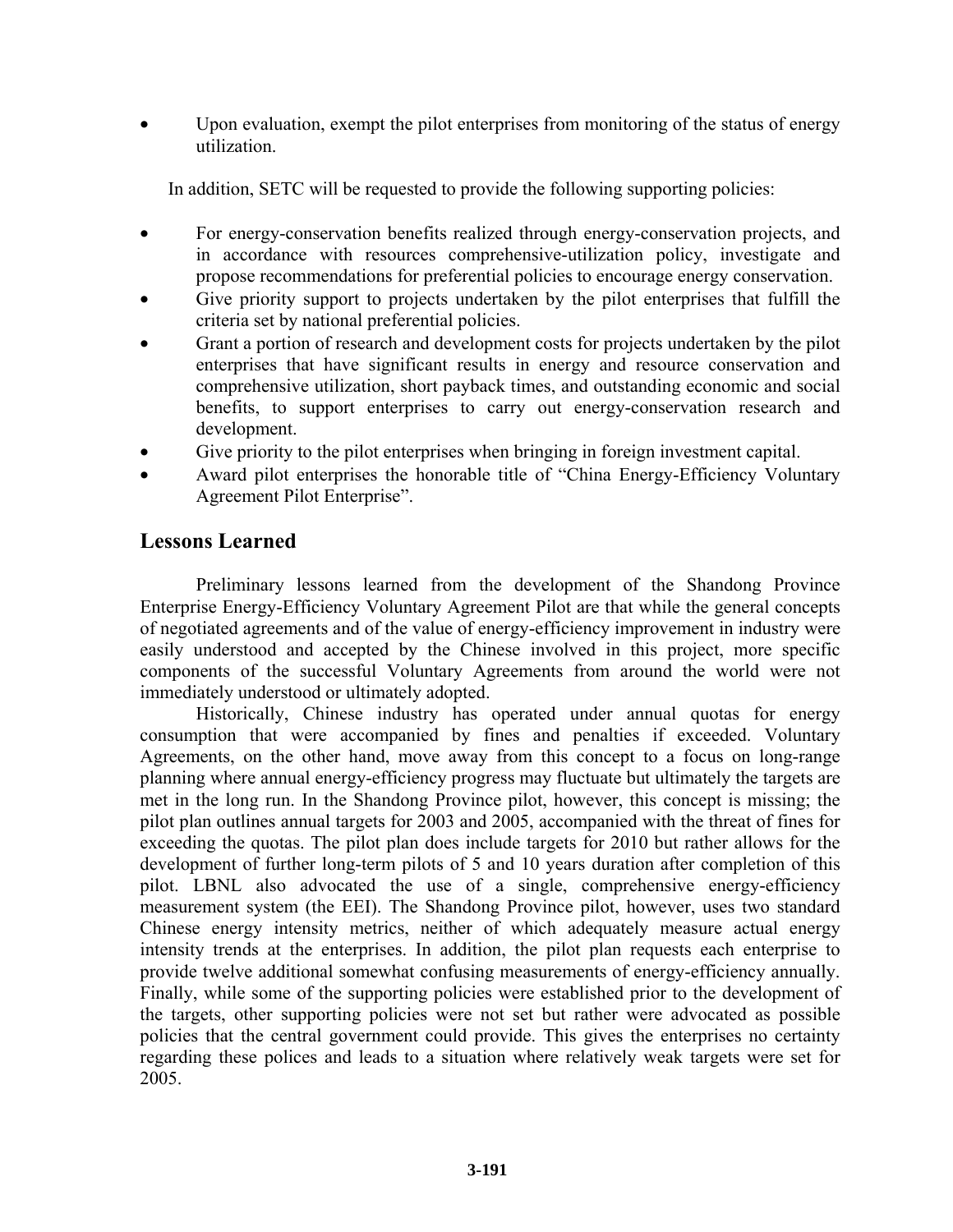On the positive side, in addition to understanding the general concept of Voluntary Agreements and including all of the essential elements in the pilot project design, the Shandong pilot project has extended the energy conservation Voluntary Agreement into the area of environmental pollutants, requesting the enterprises to provide data on their sulfur dioxide and carbon dioxide emissions annually. This is an important link to be made in China, where the drivers for adoption of energy-efficient technologies include the reduction of local, regional, and global pollutants as well as reduction of energy consumption. Also, introducing a new policy mechanism can be a long process when dealing with multiple levels of government as well as members of industry that are unclear on the benefits they will accrue from the policy. The educational and motivational aspects of such an effort cannot be understated.

#### **Acknowledgments**

This project was conducted by the China Energy Conservation Association under the direction of State Economic and Trade Commission (SETC) P.R. China Department of Resources Conservation and Comprehensive Utilization for China Sustainable Energy Program. This project was sponsored by the China Sustainable Energy Program of the Energy Foundation. Significant technical support for this project was provided by Lawrence Berkeley National Laboratory. Support for Lawrence Berkeley National Laboratory was provided by the China Sustainable Energy Program of the Energy Foundation under contract number DE-AC03-76SF00098. The authors also acknowledge the invaluable assistance of Wil Nuijen of Novem in the Netherlands, as well as Kornelis Blok and Dian Phylipsen of Ecofys in the Netherlands throughout this project. Finally, the authors would like to thank the members of the Chinese Policy Review Team for its guidance during this project.

### **References**

- Bertoldi, P., 1999. "The Use of Long-Term Agreements to Improve Energy Efficiency in the Industrial Sector: Overview of the European Experiences and Proposal for a Common Framework,î *Proceedings of the 1999 American Council for an Energy-Efficient Economy Summer Study on Energy Efficiency in Industry*. Washington, DC: ACEEE.
- Blok, K., 2000. "Experiences with Long Term Agreements on Energy-efficiency Improvements in the European Union," Presentation at the *Workshop on Learning from International Best Practice Energy Policies in the Industrial Sector*, May 22-23, 2000, Beijing.
- Chidiak, M., 1999. "Voluntary Agreements for Energy Efficiency in Five EU Countries," in *Energy Efficiency and CO2* Reduction*: The Dimensions of Social Change: 1999 European Council for an Energy-Efficient Economy Summer Study*, May 31-June 4, Mandelieu, France.
- Delmas, M. and Terlaak, A., 2000. "Voluntary Agreements for the Environment: Innovation and Transaction Costs," CAVA Working Paper 00/02/13, February.
- Dowd, J., Friedman, K, and Boyd, G., 2001. "How Well Do Voluntary Agreements and Programs Perform At Improving Industrial Energy Efficiency," *Proceedings of the*